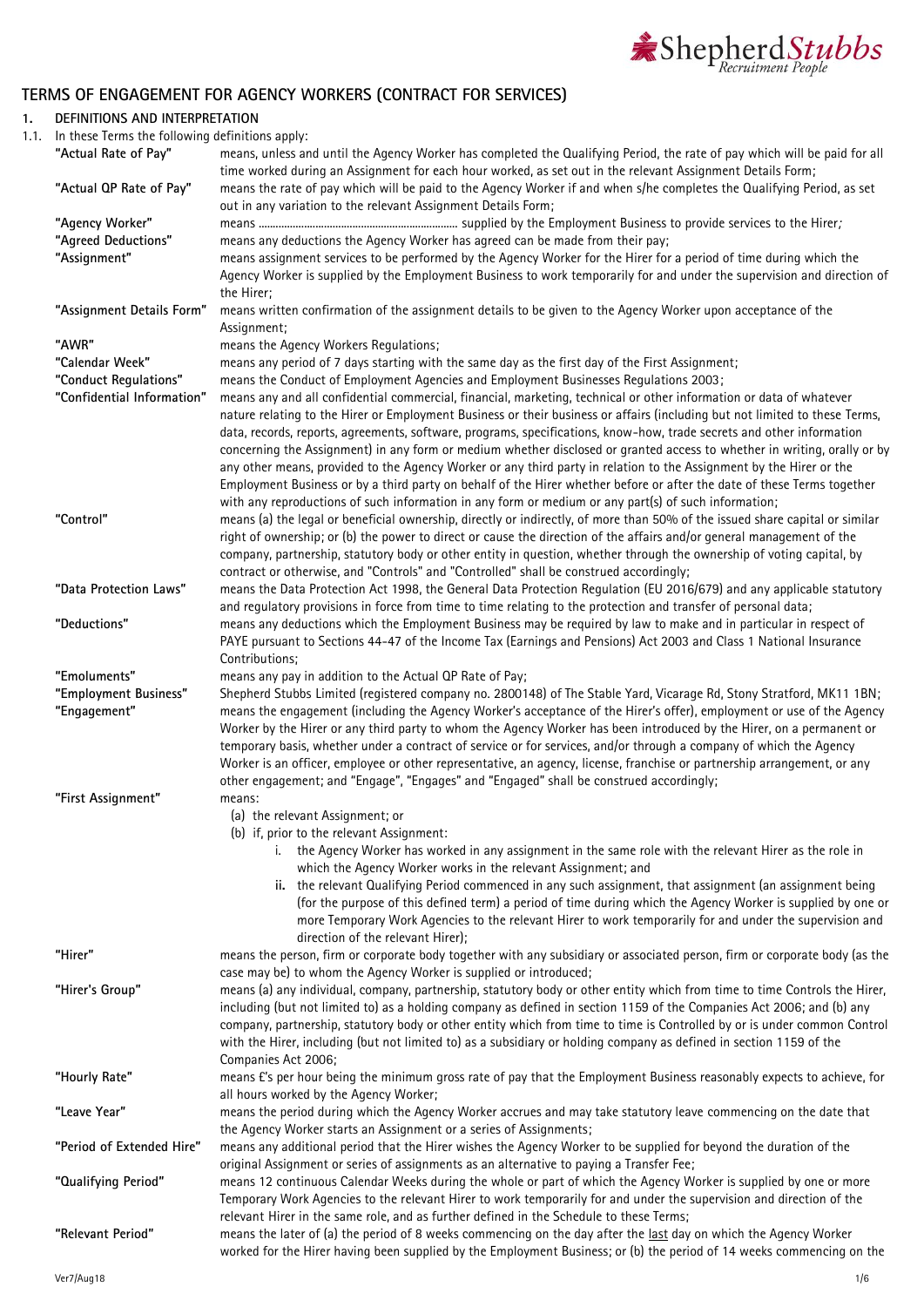

from the first day of the most recent Assignment where there has been a break of more than 6 weeks (42 days) since any previous assignment; **"Temporary Work Agency"** means as defined in the Schedule to these Terms; **"Terms"** means these terms of engagement (including the attached schedule) together with any applicable Assignment Details Form; **"Transfer Fee"** means the fee payable by the Hirer to the Employment Business in accordance with clause 3.6, as permitted by Regulation 10 of the Conduct Regulations; **"Type of Work"** means ........................................................................................; and **"WTR"** means the Working Time Regulations 1998.

first day on which the Agency Worker worked for the Hirer having been supplied by Employment Business or 14 weeks

- 1.2. Unless the context otherwise requires, references to the singular include the plural and references to the masculine include the feminine and vice versa.
- 1.3. The headings contained in these Terms are for convenience only and do not affect their interpretation.
- 1.4. Any reference, express or implied, to an enactment includes a reference to that enactment as from time to time amended, modified, extended, reenacted, replaced or applied by or under any other enactment (whether before or after the date of these Terms) and all subordinate legislation made (before or after these Terms) under it from time to time.

## **2. THE CONTRACT**

- 2.1. These Terms constitute the entire agreement between the Employment Business and the Agency Worker for the supply of services to the Hirer and they shall govern all Assignments undertaken by the Agency Worker. However, no contract shall exist between the Employment Business and the Agency Worker between Assignments. These Terms shall prevail over any other terms put forward by the Agency Worker.
- 2.2. During an Assignment the Agency Worker will be engaged on a contract for services by the Employment Business on these Terms. For the avoidance of doubt, the Agency Worker is not an employee of the Employment Business although the Employment Business is required to make the Deductions from the Agency Worker's pay. These Terms shall not give rise to a contract of employment between the Employment Business and the Agency Worker, or the Agency Worker and the Hirer. The Agency Worker is supplied as a worker, and is entitled to certain statutory rights as such, but nothing in these Terms shall be construed as giving the Agency Worker rights in addition to those provided by statute except where expressly stated.
- 2.3. No variation or alteration to these Terms shall be valid unless the details of such variation are agreed between the Employment Business and the Agency Worker and set out in writing and a copy of the varied terms is given to the Agency Worker no later than 5 business days following the day on which the variation was made stating the date on or after which such varied terms shall apply.
- 2.4. The Employment Business shall act as an employment business (as defined in Section 13(3) of the Employment Agencies Act 1973 (as amended) when introducing or supplying the Agency Worker for Assignments with its Hirers.

## **3. ASSIGNMENTS AND INFORMATION TO BE PROVIDED**

- 3.1. The Employment Business will endeavour to obtain suitable Assignments for the Agency Worker to perform the agreed Type of Work. The Agency Worker shall not be obliged to accept any Assignment offered by the Employment Business.
- <span id="page-1-2"></span>3.2. The Agency Worker acknowledges that the nature of temporary work means that there may be periods when no suitable work is available and agrees that:
	- 3.2.1. the suitability of the work to be offered shall be determined solely by the Employment Business; and
	- 3.2.2. the Employment Business shall incur no liability to the Agency Worker should it fail to offer Assignments of the Type of Work or any other work to the Agency Worker.
	- 3.2.3. at the same time as an Assignment is offered to the Agency Worker the Employment Business shall provide the Agency Worker with an Assignment Details Form setting out the following:
	- 3.2.4. the identity of the Hirer, and if applicable the nature of their business;
	- 3.2.5. the date the Assignment is to commence and the duration or likely duration of Assignment;
	- 3.2.6. the Type of Work, location and hours during which the Agency Worker would be required to work;
	- 3.2.7. the Actual Rate of Pay that will be paid and any expenses payable by or to the Agency Worker;
	- 3.2.8. any risks to health and safety known to the Hirer in relation to the Assignment and the steps the Hirer has taken to prevent or control such risks; and
	- 3.2.9. what experience, training, qualifications and any authorisation required by law or a professional body the Hirer considers necessary or which are required by law to work in the Assignment.
- 3.3. Where such information is not given in paper form or by electronic means it shall be confirmed by such means by the end of the third business day (excluding Saturday, Sunday and any Public or Bank Holiday) following save where:
	- 3.3.1. the Agency Worker is being offered an Assignment in the same position as one in which the Agency Worker has previously been supplied within the previous 5 business days and such information has already been given to the Agency Worker and remains unchanged; or
	- 3.3.2. subject to claus[e 3.4,](#page-1-0) the Assignment is intended to last for 5 consecutive business days or less and such information has previously been given to the Agency Worker before and remains unchanged, the Employment Business needs only to provide written confirmation of the identity of the Hirer and the likely duration of the Assignment.
- <span id="page-1-1"></span><span id="page-1-0"></span>3.4. Where the provisions of clause [3.3.2](#page-1-1) are met but the Assignment extends beyond the intended 5 consecutive business day period, the Employment Business shall provide such information set out in clause [3.2.3](#page-1-2) to the Agency Worker in paper or electronic form within 8 days of the start of the Assignment.
- 3.5. For the purpose of calculating the average number of weekly hours worked by the Agency Worker on an Assignment for the purposes of the WTR, the start date for the relevant averaging period shall be the date on which the Agency Worker commences the First Assignment.
- 3.6. If, before or during an Assignment or during the Relevant Period, the Hirer wishes to Engage the Agency Worker directly or through another employment business, the Agency Worker acknowledges that the Employment Business will be entitled either to charge the Hirer a Transfer Fee or to agree a Period of Extended Hire with the Hirer at the end of which the Agency Worker may be Engaged directly by the Hirer or through another employment business without further charge to the Hirer. In addition the Employment Business will be entitled to charge a Transfer Fee to the Hirer if the Hirer introduces the Agency Worker to a third party (other than another employment business) who subsequently Engages the Agency Worker, directly or indirectly, before or during an Assignment or within the Relevant Period.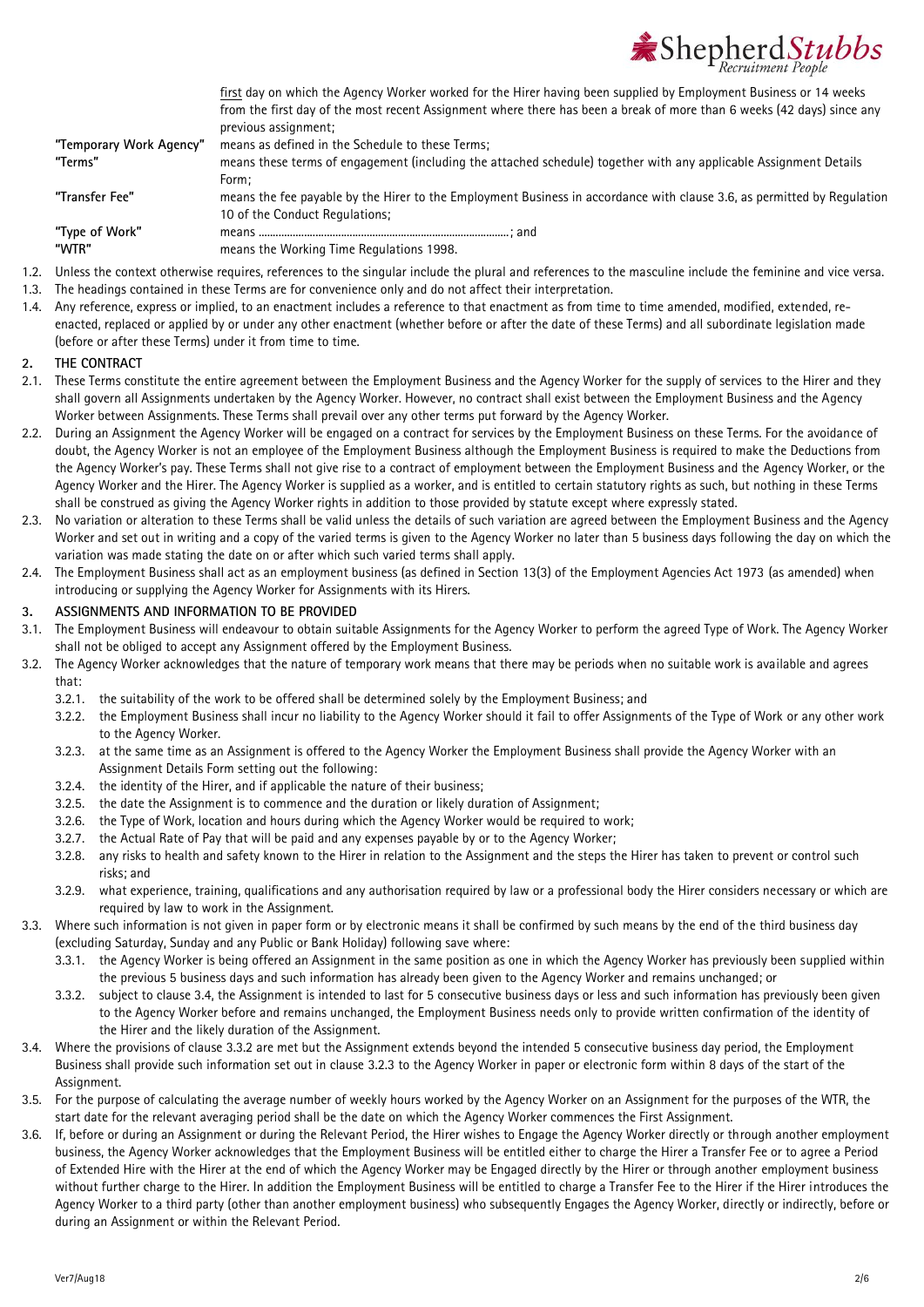

3.7. If the Agency Worker has completed the Qualifying Period on the start date of the relevant Assignment or following completion of the Qualifying Period during the relevant Assignment, and if the Agency Worker is entitled to any terms and conditions relating to the duration of working time, night work, rest periods and/or rest breaks under the AWR which are different and preferential to rights and entitlements relating to the same under the WTR, any such terms and conditions will be as set out in the relevant Assignment Details Form or any variation to the relevant Assignment Details Form (as appropriate).

### **4. AGENCY WORKER'S OBLIGATIONS**

- 4.1. The Agency Worker is not obliged to accept any Assignment offered by the Employment Business but if the Agency Worker does accept an Assignment, during every Assignment and afterwards where appropriate, s/he will:
	- 4.1.1. co-operate with the Hirer's reasonable instructions and accept the direction, supervision and control of any responsible person in the Hirer's organisation;
	- 4.1.2. observe any relevant rules and regulations of the Hirer's establishment (including normal hours of work) to which attention has been drawn or which the Agency Worker might reasonably be expected to ascertain:
	- 4.1.3. take all reasonable steps to safeguard his or her own health and safety and that of any other person who may be present or be affected by his or her actions on the Assignment and comply with the Health and Safety policies and procedures of the Hirer;
	- 4.1.4. not engage in any conduct detrimental to the interests of the Employment Business and/ or Hirer which includes any conduct which could bring the Employment Business and/or the Hirer into disrepute and/or which results in the loss of custom or business by either the Employment Business or the Hirer;
	- 4.1.5. not commit any act or omission constituting unlawful discrimination against or harassment of any member of the Employment Business' or the Hirer's staff;
	- 4.1.6. not at any time divulge to any person, nor use for his or her own or any other person's benefit, any Confidential Information relating to the Hirer's or the Employment Business' employees, business affairs, transactions or finances;
	- 4.1.7. on completion of the Assignment or at any time when requested by the Hirer or the Employment Business, return to the Hirer or where appropriate, to the Employment Business, any Hirer property or items provided to the Agency Worker in connection with or for the purpose of the Assignment, including, but not limited to any equipment, materials, documents, swipe cards or ID cards, uniforms, personal protective equipment or clothing.
- 4.2. If the Agency Worker accepts any Assignment offered by the Employment Business, as soon as possible prior to the commencement of each such Assignment and during each Assignment (as appropriate) and at any time at the Employment Business' request, the Agency Worker undertakes to:
	- 4.2.1. inform the Employment Business of any Calendar Weeks prior to the date of commencement of the relevant Assignment and/or during the relevant Assignment in which the Agency Worker has worked in the same or a similar role with the relevant Hirer via any third party and which the Agency Worker believes count or may count toward the Qualifying Period;
	- 4.2.2. provide the Employment Business with all the details of such work, including (without limitation) details of where, when and the period(s) during which such work was undertaken and any other details requested by the Employment Business; and
	- 4.2.3. inform the Employment Business if s/he has prior to the date of commencement of the relevant Assignment and/or during the relevant Assignment carried out work which could be deemed to count toward the Qualifying Period for the relevant Assignment in accordance with Regulation 9 of the AWR because s/he has:
		- 4.2.3.1. completed two or more assignments with the Hirer;
		- 4.2.3.2. completed at least one assignment with the Hirer and one or more earlier assignments with any member of the Hirer's Group; and/or
		- 4.2.3.3. worked in more than two roles during an assignment with the Hirer and on at least two occasions worked in a role that was not the same role as the previous role.
- <span id="page-2-2"></span>4.3. If the Agency Worker is unable for any reason to attend work during the course of an Assignment s/he should inform the Employment Business within 1 hour of the commencement of the Assignment or shift. In the event that it is not possible to inform the Employment Business within these timescales, the Agency Worker should alternatively inform the Hirer and then the Employment Business as soon as possible.
- 4.4. If, either before or during the course of an Assignment, the Agency Worker becomes aware of any reason why s/he may not be suitable for an Assignment, s/he shall notify the Employment Business without delay.
- 4.5. The Agency Worker warrants that in relation to these Terms, s/he shall comply strictly with all provisions applicable to him/her under the Data Protection Laws and shall not do or permit to be done anything which might cause the Employment Business or the Hirer to breach any Data Protection Laws.
- 4.6. The Agency Worker acknowledges that any breach of his/her obligations set out in these Terms may cause the Employment Business to suffer loss and that the Employment Business reserves the right to recover such losses from the Agency Worker.
- **5. TIMESHEETS**
- 5.1. At the end of each week of an Assignment (or at the end of the Assignment where it is for a period of 1 week or less or is completed before the end of a week) the Agency Worker shall deliver to the Employment Business a timesheet duly completed to indicate the number of hours worked during the preceding week (or such lesser period) and signed by an authorised representative of the Hirer.
- 5.2. Subject to clause [5.3](#page-2-0) the Employment Business shall pay the Agency Worker for all hours worked regardless of whether the Employment Business has received payment from the Hirer for those hours.
- <span id="page-2-0"></span>5.3. Where the Agency Worker fails to submit a properly authenticated timesheet the Employment Business shall, in a timely fashion, conduct further investigations into the hours claimed by the Agency Worker and the reasons that the Hirer has refused to sign a timesheet in respect of those hours. This may delay any payment due to the Agency Worker. The Employment Business shall make no payment to the Agency Worker for hours not worked.
- <span id="page-2-1"></span>5.4. For the avoidance of doubt and for the purposes of the WTR, the Agency Worker's working time shall only consist of those periods during which s/he is carrying out activities or duties for the Hirer as part of the Assignment. Time spent travelling to the Hirer's premises (apart from time spent travelling between two or more premises of the Hirer), lunch breaks and other rest breaks shall not count as part of the Agency Worker's working time for these purposes. This clause [5.4](#page-2-1) is subject to any variation set out in the relevant Assignment Details Form or any variation to the relevant Assignment Details Form which the Employment Business may make for the purpose of compliance with the AWR.

## **6. PAY AND DEDUCTIONS**

6.1. For each Assignment the Employment Business shall pay to the Agency Worker the Hourly Rate. The Actual Rate of Pay will be notified on a per Assignment basis and set out in the relevant Assignment Details Form.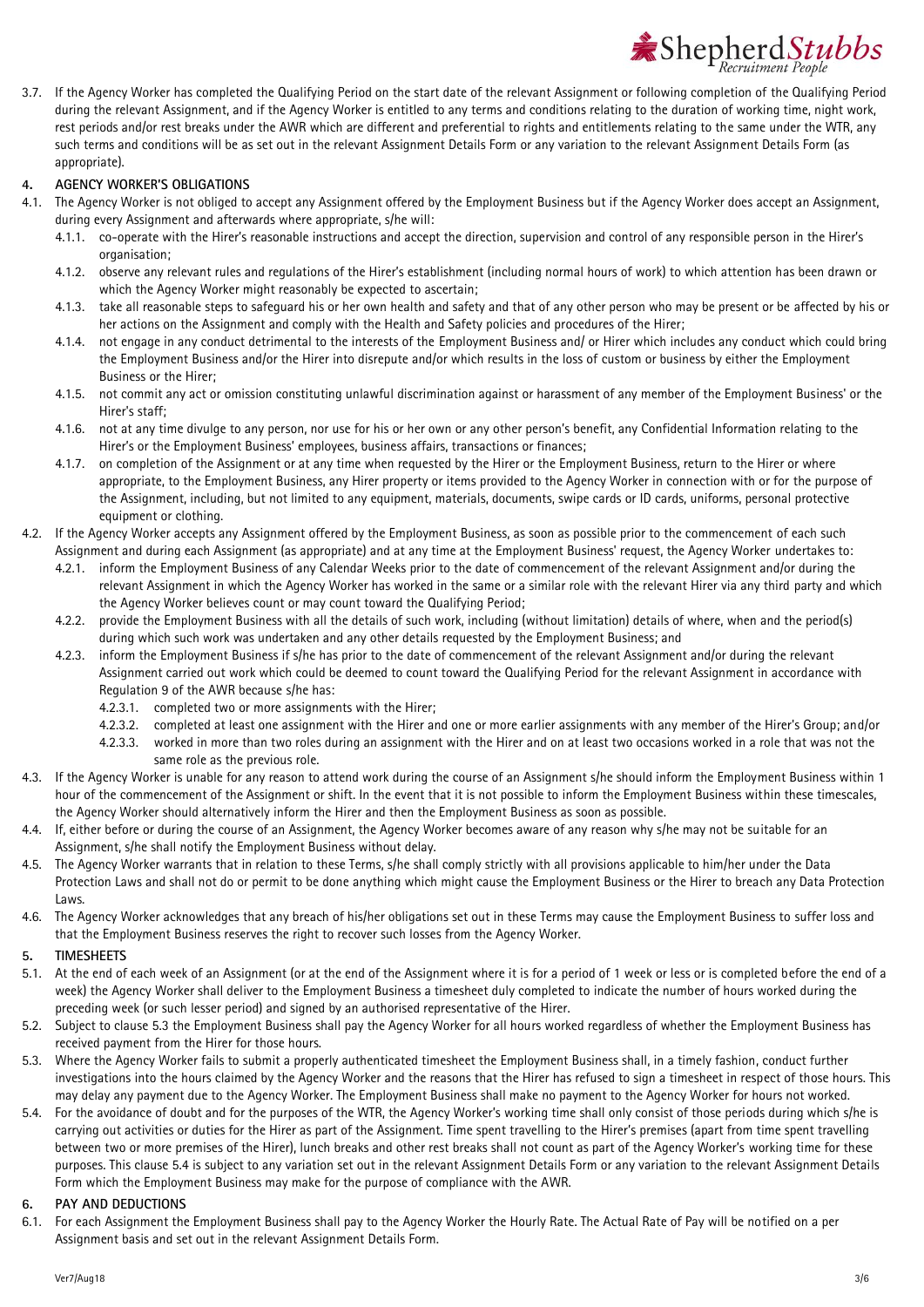

- 6.2. If the Agency Worker has completed the Qualifying Period on the start of the relevant Assignment or following completion of the Qualifying Period during the relevant Assignment, the Employment Business shall pay to the Agency Worker the Actual QP Rate of Pay which will be notified on a per Assignment basis and set out in the relevant Assignment Details Form or any variation to the relevant Assignment Details Form.
- 6.3. The Hourly Rate, Actual Pay of Rate or Actual QP Rate of Pay, as applicable, will be paid weekly in arrears, subject to any Deductions and or Agreed Deductions, together with any agreed Emoluments.
- 6.4. Subject to any statutory entitlement under the relevant legislation referred to in clauses [7](#page-3-0) (Annual leave) and [8](#page-3-1) (Sickness absence) below and any other statutory entitlement, the Agency Worker is not entitled to receive payment from the Employment Business or the Hirer for time not spent on Assignment, whether in respect of holidays, illness or absence for any other reason unless otherwise agreed.
- 6.5. Subject to compliance with Regulation 12 of the Conduct Regulations the Employment Business reserves the right in its absolute discretion to deduct from the Agency Worker's pay any sums which s/he may owe the Employment Business including, without limitation, any overpayments or loans made to the Agency Worker by the Employment Business or any losses suffered by the Employment Business as a result of his/her negligence or breach of either the Employment Business's or the Hirer's rules.
- 6.6. If the Employment Business provides any equipment or clothing to the Agency Worker to be used in the course of an Assignment with the Hirer, the Agency Worker must take reasonable care of the equipment or clothing. Furthermore the Agency Worker must return any equipment or clothing to the Employment Business upon termination of the Terms or within 3 days of a request from the Employment Business. In the event that the Agency Worker does not comply with the obligations set out in this clause, the Employment Business reserves the right to deduct the cost of replacement equipment or clothing from any sums owed to the Agency Worker. The question of whether the Agency Worker has taken reasonable care of the equipment or clothing will be solely assessed by the Employment Business's reasonable judgement.

#### <span id="page-3-0"></span>**7. ANNUAL LEAVE**

- 7.1. The Agency Worker is entitled to paid annual leave according to the statutory minimum as provided by the WTR from time to time. The current statutory entitlement to paid annual leave under the WTR is 5.6 weeks.
- 7.2. Entitlement to payment for annual leave under clause **Error! Reference source not found.** accrues in proportion to the amount of time worked by the Agency Worker on Assignment during the Leave Year.
- 7.3. Under the AWR, on completion of the Qualifying Period the Agency Worker may be entitled to paid and/or unpaid annual leave in addition to the Agency Worker's entitlement to paid annual leave under the WTR and in accordance with clauses **Error! Reference source not found.** and **Error! Reference source not found.**. If this is the case, any such entitlement(s), the date from which any such entitlement(s) will commence and how payment for such entitlement(s) accrues will be as set out in the relevant Assignment Details Form or any variation to the relevant Assignment Details Form.
- 7.4. All annual leave must be taken during the course of the Leave Year in which it accrues and, save as may be set out in the relevant Assignment Details Form or any variation to the relevant Assignment Details Form, none may be carried forward to the next year. The Agency Worker is responsible for ensuring that all paid annual leave is requested and taken within the Leave Year.
- 7.5. If the Agency Worker wishes to take paid annual leave during the course of an Assignment s/he should notify the Employment Business of the dates of his/her intended absence giving notice of at least twice the length of the period of annual leave that s/he wishes to take. In certain circumstances the Employment Business may require the Agency Worker to take paid annual leave at specific times or notify the Agency Worker of periods when paid annual leave cannot be taken. Where the Agency Worker has given notice of a request to take paid annual leave in accordance with this clause, the Employment Business may give counter-notice to the Agency Worker to postpone or reduce the amount of leave that the Agency Worker wishes to take. In such circumstances the Employment Business will inform the Agency Worker in writing giving at least the same length of notice as the period of leave that it wishes to postpone or reduce it by.
- 7.6. Subject to clause **Error! Reference source not found.**, the amount of payment which the Agency Worker will receive in respect of periods of annual leave taken during the course of an Assignment will be calculated in accordance with and paid in proportion to the number of hours which the Agency Worker has worked on Assignment.
- 7.7. Subject to clause **Error! Reference source not found.**, in the course of any Assignment during the first Leave Year, the Agency Worker is entitled to request leave at the rate of one-twelfth of the Agency Worker's total holiday entitlement in each month of the leave year.
- 7.8. Save where this clause is amended by the Assignment Details Form, where a bank holiday or other public holiday falls during an Assignment and the Agency Worker does not work on that day, then subject to the Agency Worker having accrued entitlement to payment for leave in accordance with clause **Error! Reference source not found.** or clause **Error! Reference source not found.** (if applicable), the Agency Worker may, upon giving the notice in clause **Error! Reference source not found.**, take a bank holiday or other public holiday as part of his/her paid annual leave entitlement.
- 7.9. Where these Terms are terminated by either party, the Agency Worker shall repay to the Employment Business an amount in respect of any holiday periods taken in excess of the holiday entitlement for that year and the Agency Worker hereby authorises the Employment Business to take repayment of such monies by way of deduction from any final payment owed to the Agency Worker. If, following such deduction the Agency Worker owes further monies in respect of pay received for annual leave taken but not accrued at the time of Termination, the Agency Worker will repay such monies within 7 days of termination of these Terms.

#### <span id="page-3-1"></span>**8. SICKNESS ABSENCE**

- 8.1. The Agency Worker may be eligible for Statutory Sick Pay provided that s/he meets the relevant statutory criteria.
- 8.2. The Agency Worker is required to provide the Employment Business with evidence of incapacity to work which may be by way of a self-certificate for the first 7 days of incapacity and a doctor's certificate thereafter.
- 8.3. For the purposes of the Statutory Sick Pay scheme there is one qualifying day per week during the course of an Assignment and that qualifying day shall be the Wednesday in every week.
- <span id="page-3-2"></span>8.4. In the event that the Agency Worker submits a Statement of Fitness for Work (**"the Statement"**) or similar medical evidence, which indicates that the Agency Worker may, subject to certain conditions, be fit to work/return to work, the Employment Business will in its absolute discretion determine whether the Agency Worker will be (a) placed in a new Assignment or (b) permitted to continue in an ongoing Assignment. In making such determination the Employment Business may consult with the Hirer and the Agency Worker as appropriate to assess whether the conditions identified in the Statement or similar documentation can be satisfied for the duration of the Assignment.
- 8.5. Where clause [8.4](#page-3-2) applies, the Agency Worker's placement in a new Assignment or continuation in an ongoing Assignment may be subject to the Agency Worker agreeing to a variation of the Terms or the assignment details set out in the Assignment Details Form to accommodate any conditions identified in the Statement or other similar medical evidence as is appropriate.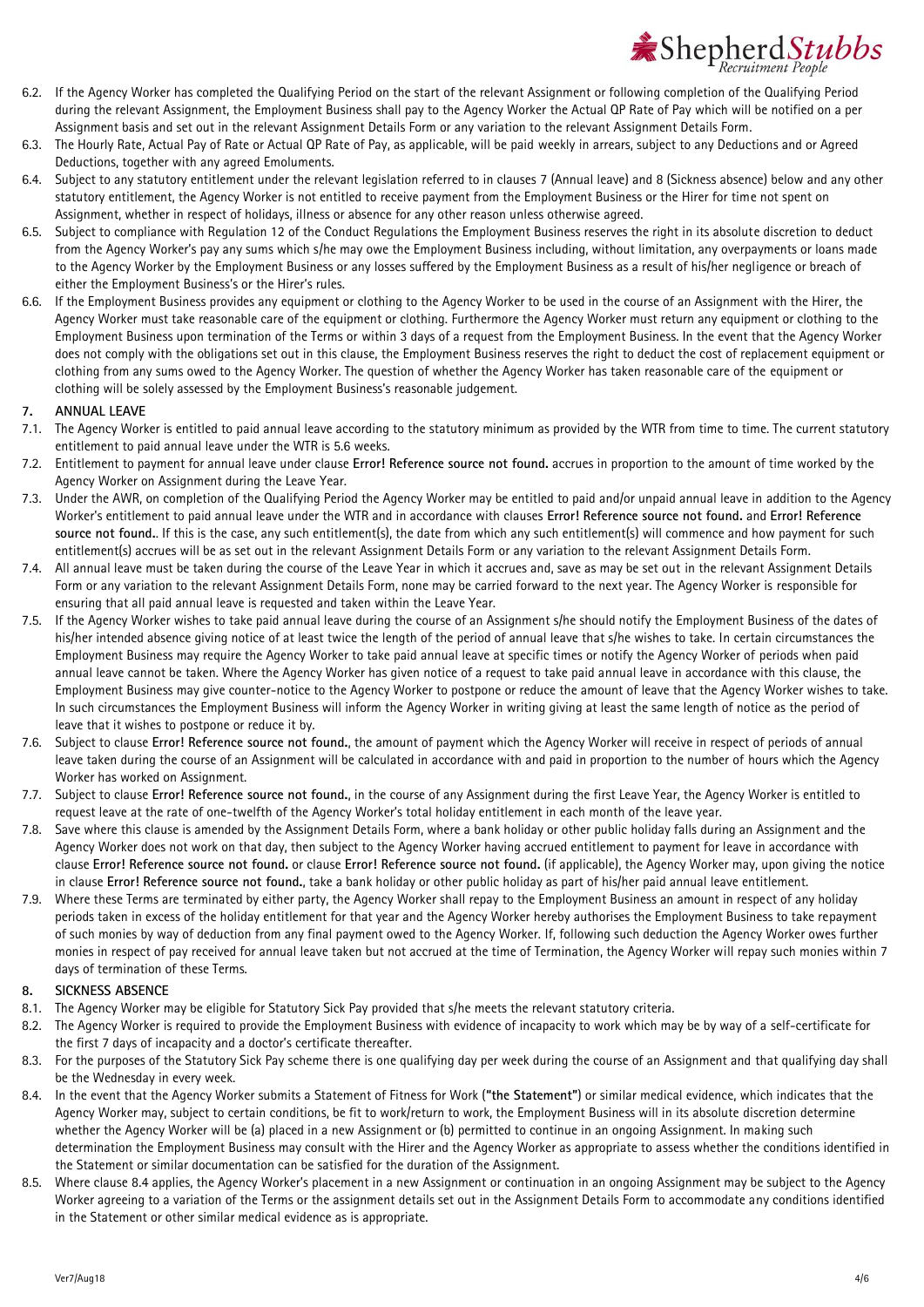

## **9. TERMINATION**

- <span id="page-4-0"></span>9.1. Any of the Employment Business, the Agency Worker or the Hirer may terminate the Agency Worker's Assignment at any time without prior notice or liability.
- 9.2. The Agency Worker acknowledges that the continuation of an Assignment is subject to and conditioned by the continuation of the contract entered into between the Employment Business and the Hirer. In the event that the contract between the Employment Business and the Hirer is terminated for any reason the Assignment shall cease with immediate effect without liability to the Agency Worker (save for payment for hours worked by the Agency Worker up to the date of termination of the Assignment).
- <span id="page-4-1"></span>9.3. If the Agency Worker does not inform the Hirer or the Employment Business that they are unable to attend work during the course of an Assignment (as required in clause [4.3\)](#page-2-2) this will be treated as termination of the Assignment by the Agency Worker in accordance with clause [9.1,](#page-4-0) unless the Agency Worker can show that exceptional circumstances prevented him or her from complying with claus[e 4.3.](#page-2-2)
- 9.4. If the Agency Worker is absent during the course of an Assignment and the Assignment has not been otherwise terminated under clauses [9.1](#page-4-0) o[r 9.3](#page-4-1) above the Employment Business will be entitled to terminate the Assignment in accordance with claus[e 9.1](#page-4-0) if the work to which the Agency Worker was assigned is no longer available.
- 9.5. If the Agency Worker does not report to the Employment Business to notify his/her availability for work for a period of 3 weeks, this contract for services will automatically terminate.

#### **10. INTELLECTUAL PROPERTY RIGHTS**

The Agency Worker acknowledges that all copyright, trademarks, patents and other intellectual property rights deriving from services carried out by him/her for the Hirer during the Assignment shall belong to the Hirer. Accordingly the Agency Worker shall execute all such documents and do all such acts as the Employment Business shall from time to time require in order to give effect to its rights pursuant to this clause.

#### **11. CONFIDENTIALITY**

- 11.1. In order to protect the confidentiality and trade secrets of any Hirer and the Employment Business and without prejudice to every other duty to keep secret all information given to it or gained in confidence the Agency Worker agrees as follows:
	- 11.1.1. not at any time, whether during or after an Assignment (unless expressly so authorised by the Hirer or the Employment Business as a necessary part of the performance of its duties) to disclose to any person or to make use of any of the trade secrets or the Confidential Information of the Hirer or the Employment Business with the exception of information already in the public domain;
	- 11.1.2. to deliver up to the Hirer or the Employment Business (as directed) at the end of each Assignment all documents and other materials belonging to the Hirer (and all copies) which are in its possession including documents and other materials created by him/her during the course of the Assignment; and
	- 11.1.3. not at any time to make any copy, abstract, summary or précis of the whole or any part of any document or other material belonging to the Hirer except when required to do so in the course of its duties under an Assignment in which event any such item shall belong to the Hirer or the Employment Business as appropriate.

#### **12. DATA PROTECTION**

The Agency Worker acknowledges that the Employment Business must process personal data about him/her in order to properly fulfil its obligations under these Terms and as otherwise required by law in relation to his/her engagement in accordance with the Data Protection Laws. Such processing will principally be for personnel, administrative and payroll purposes.

#### **13. SEVERABILITY**

If any of the provisions of these Terms shall be determined by any competent authority to be unenforceable to any extent, such provision shall, to that extent, be severed from the remaining Terms, which shall continue to be valid to the fullest extent permitted by applicable laws.

#### **14. NOTICES**

All notices which are required to be given in accordance with these Terms shall be in writing and may be delivered personally or by first class prepaid post to the registered office of the party upon whom the notice is to be served or any other address that the party has notified the other party in writing, including by email or facsimile transmission. Any such notice shall be deemed to have been served: if by hand when delivered; if by first class post 48 hours following posting; and if by email or facsimile transmission, when that email or facsimile is sent.

#### **15. RIGHTS OF THIRD PARTIES**

None of the provisions of these Terms are intended to be for the benefit of or enforceable by third parties and the operation of the Contracts (Rights of Third Parties) Act 1999 is excluded.

### **16. GOVERNING LAW AND JURISDICTION**

These Terms are governed by the law of England & Wales and are subject to the exclusive jurisdiction of the Courts of England & Wales.

**Signed by the Agency Worker** 

[print name here]

Date